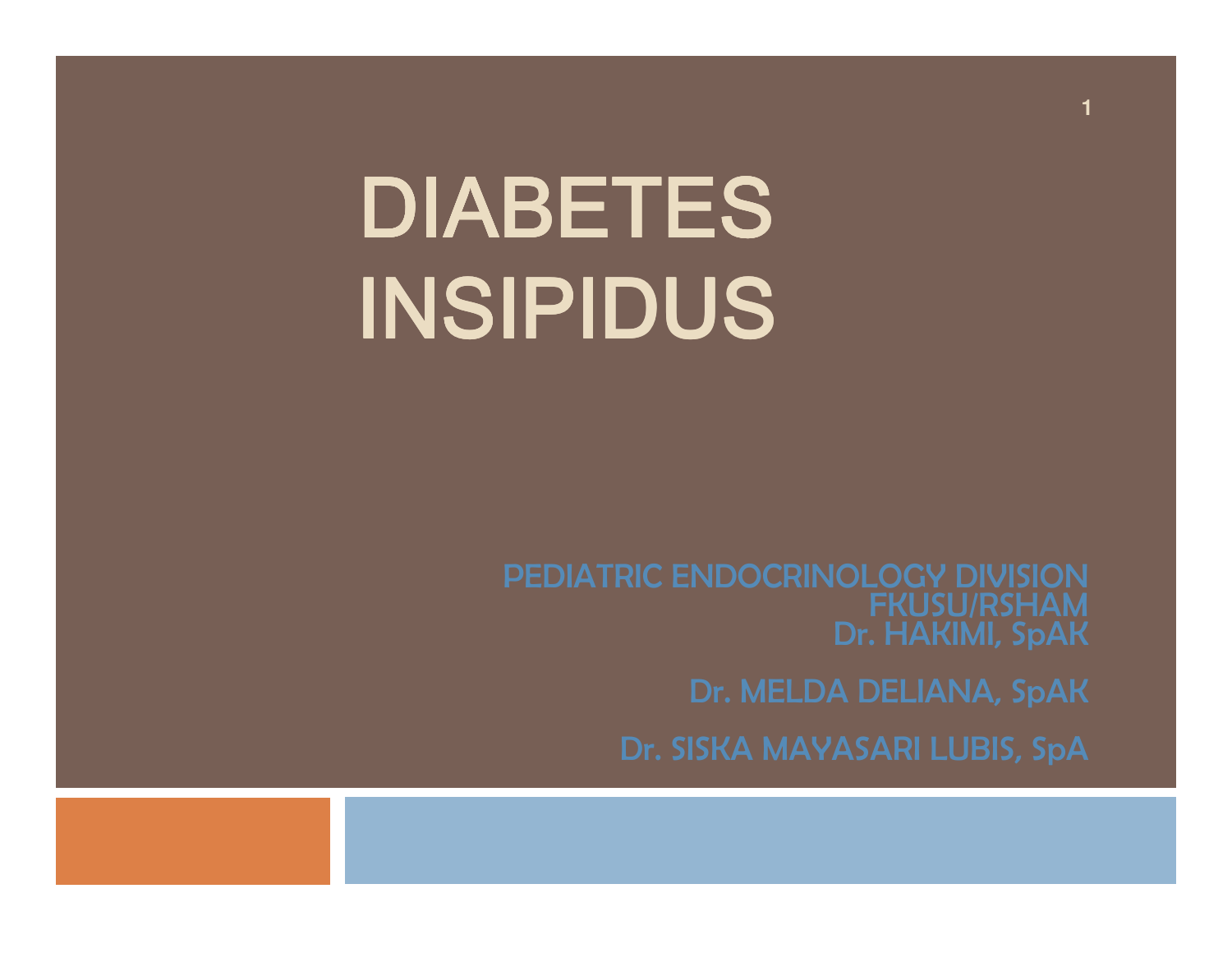## **Definition**

- • The passing of tasteless urine because of its relatively low sodium content
- •Can be autosomal dominant and autosomal recessive
- • Causes:
	- 1. Deficiensy of vasopressin by pituitary gland (Cetral Diabetes Insipidus)
	- 2. Renal tubular unresponsiveness to vasopressin (Nephrogenic Diabetes Insipidus)
- • $\cdot$  3 cases per 100,000 population, male:female=60:40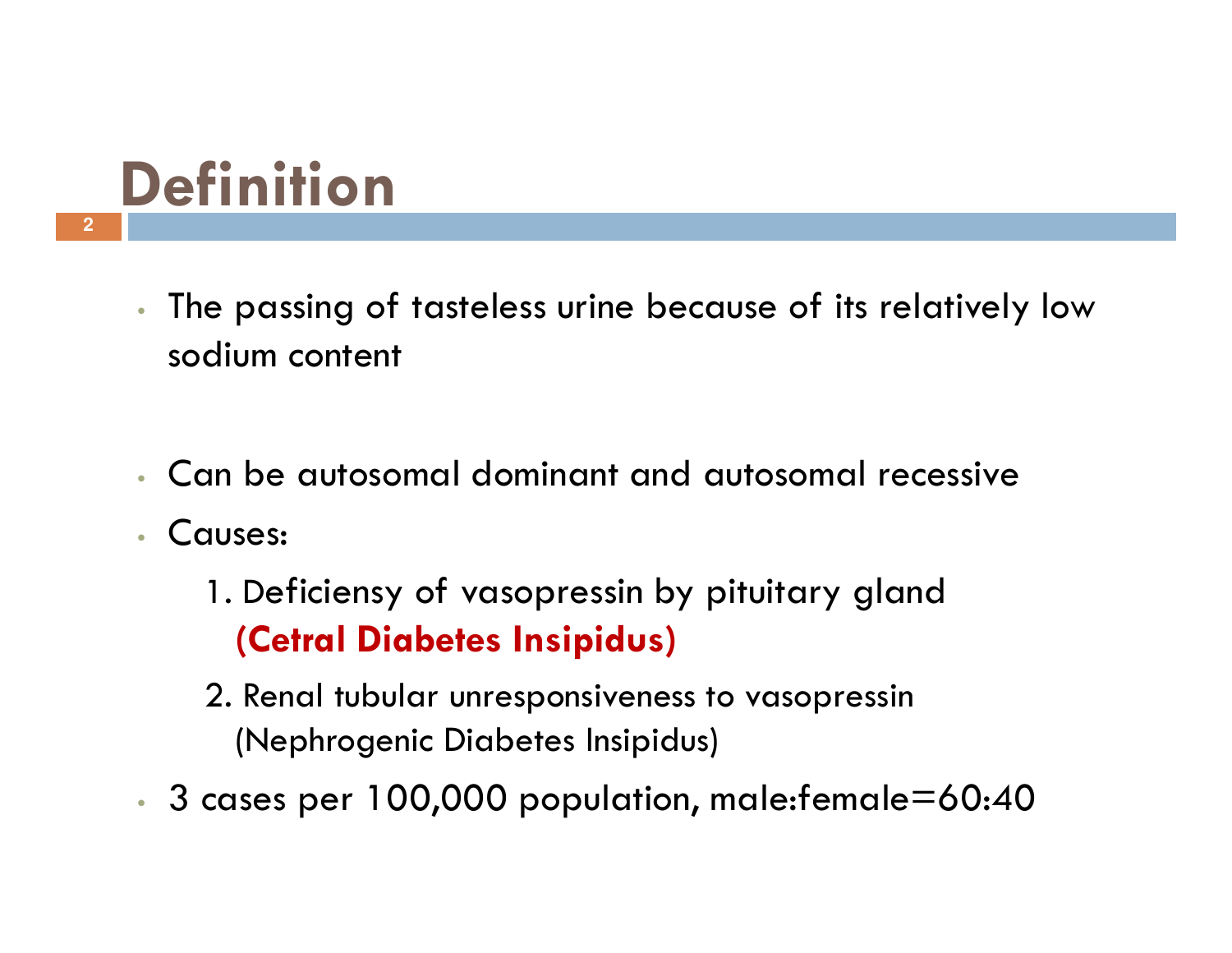#### Pathophysiology CDI**3**posterior pituitary glandSecrection of vasopressin or antidiuretichormoneConsentrate urine by reabsorbing water in renal tubular collecting ductDeficiency or resistanceof vasopressinExtremely

diluted Increased UOP Hypernatremia Polydipsia

consequences

Depletes body water leave sodium uneffected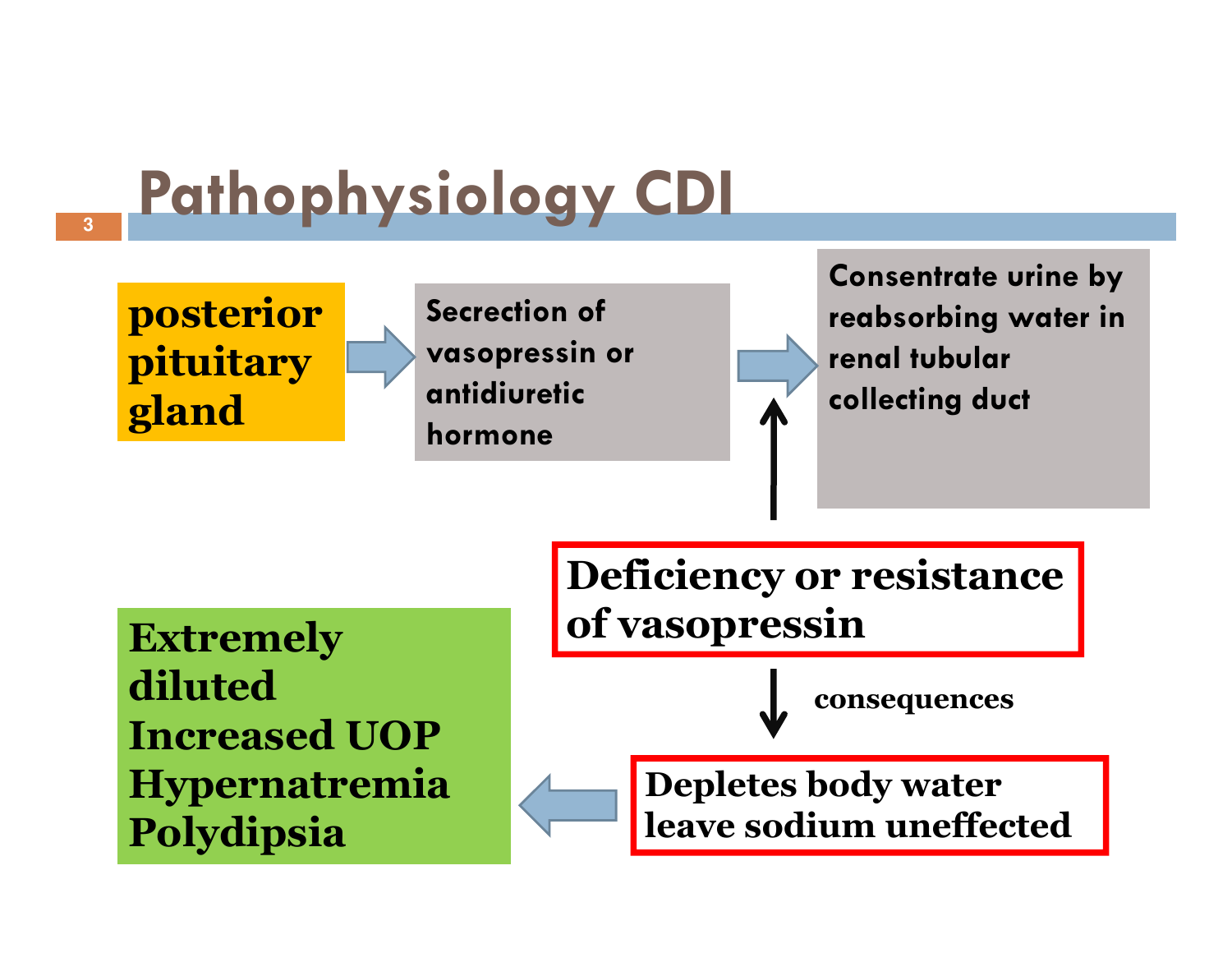

### **History**

- $\Box$  Nonspecific presenting features in infants and children
- $\Box$  Earliest signs: vigorous suck with vomiting, fever without apparent cause, constipation, and excessively wet diapers from urination
- Older infants and young children: irritability, borderline state of dehydration with hypernatremia and, sometimes, fever
- <mark>□ Nocturia</mark>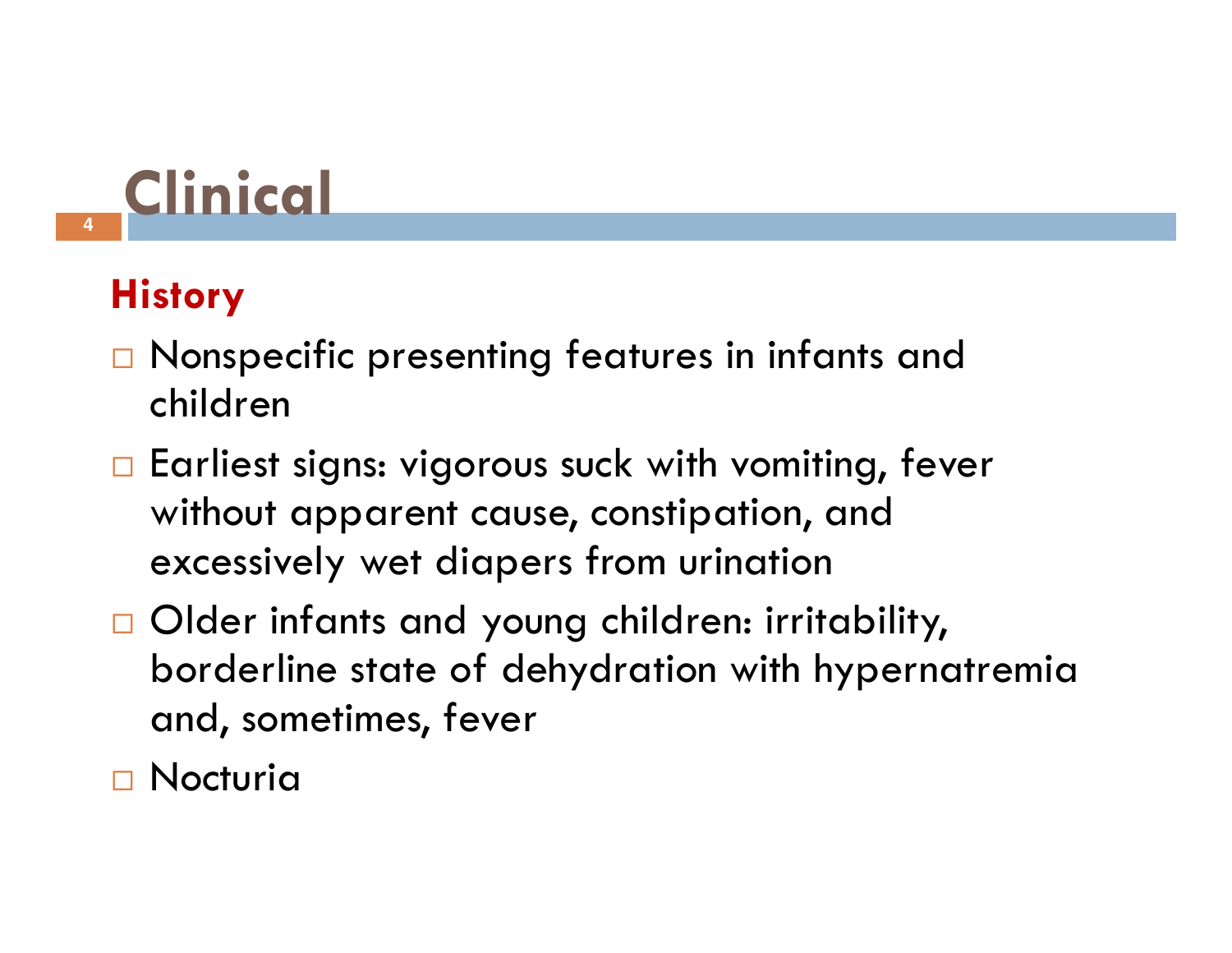#### **Clinical**

### Physical

- $\Box$  Irritable infant with a dripping wet diaper
- $\square$  Signs of dehydration
- □ Hypotension may be present because of hypovolemic shock
- <mark>□</mark> Mobile fecaliths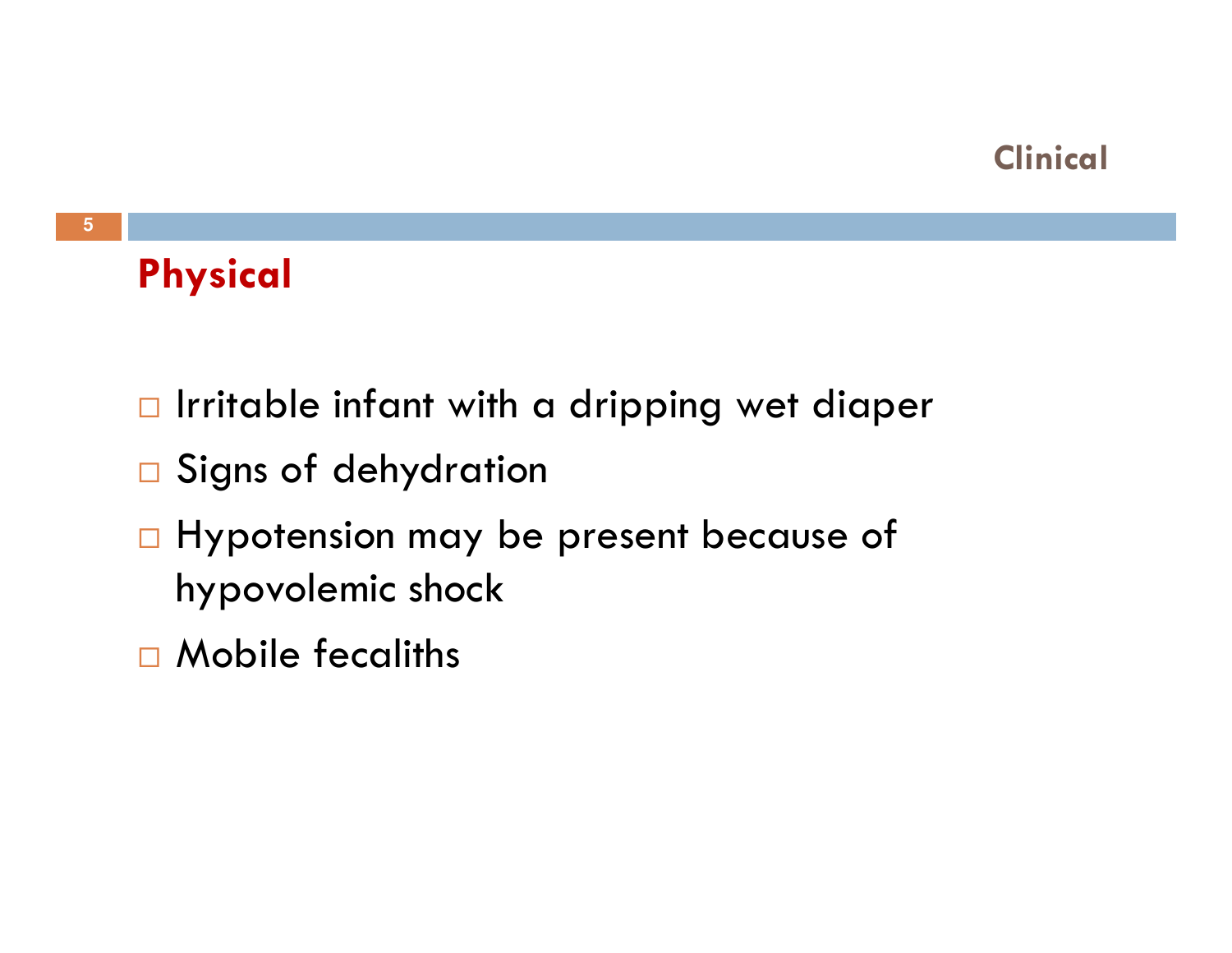## Lab studies

- $\Box$  Urine specific gravity of the first morning urine
- $\Box$  $\Box$  Urine serum sodium may be as high as 170 mEq/L
- $\Box$  $\Box$  Serum osmolarity  $\geq$ 300 mOsm $/\mathrm{kg}$
- $\Box$  Patients with prerenal azotemia present with severe dehydration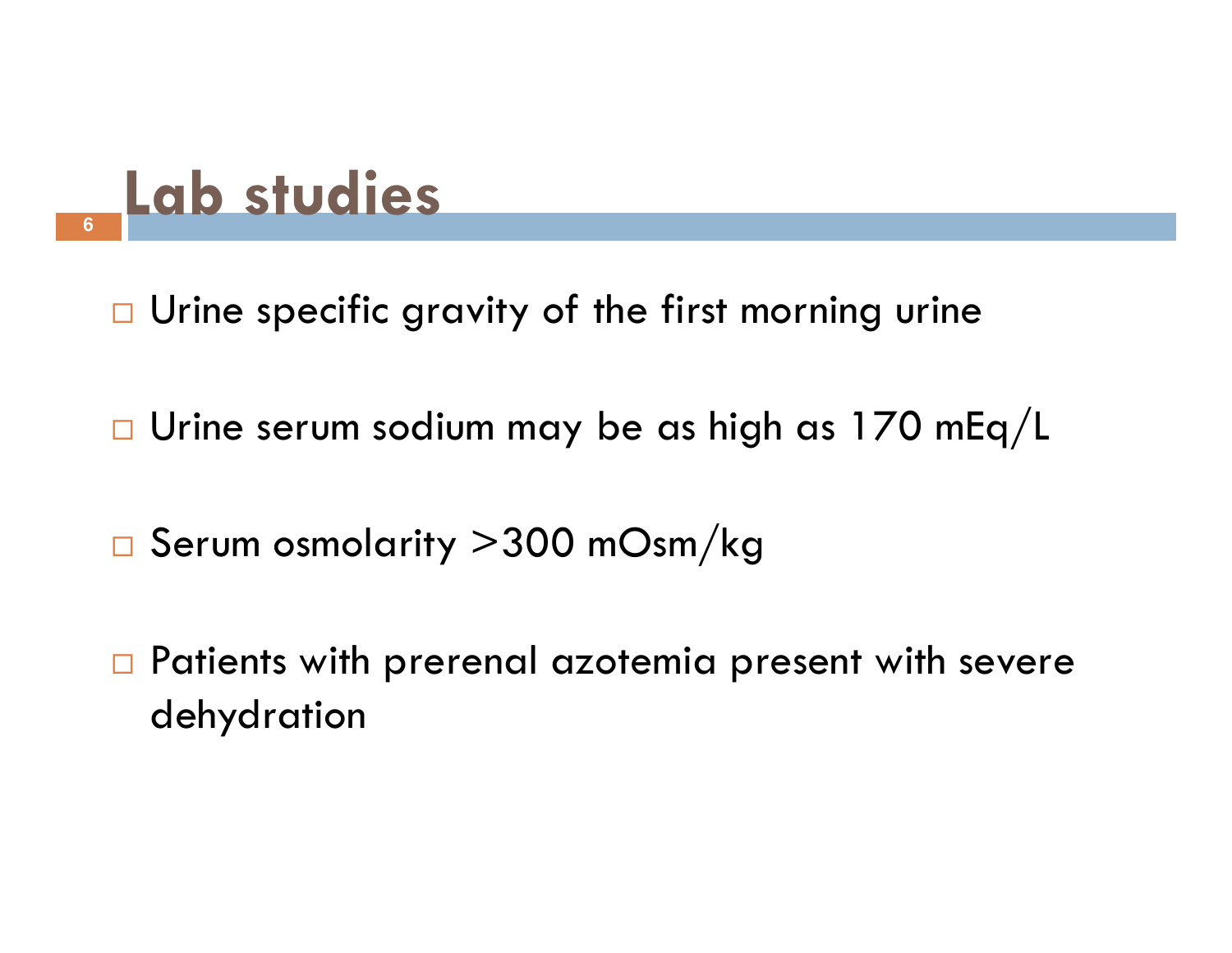#### Lab studies

#### $\Box$  $\Box$  The water deprivation test  $\rightarrow$  normal respons

□ 24-hour urine collection

 $\Box$  Serum potassium and calcium concentrations

 $\Box$  Imaging studies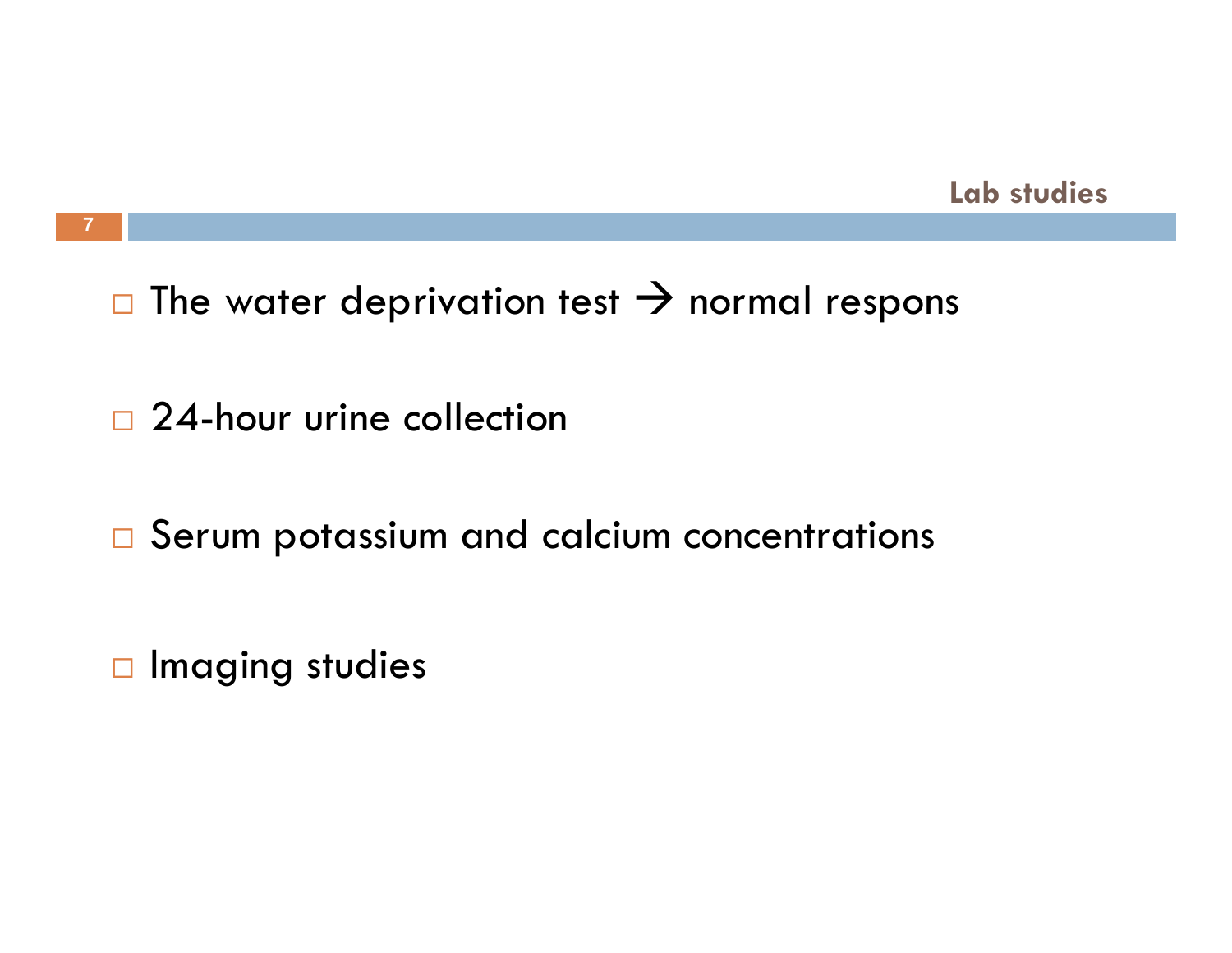## Management **8**

 $\Box$ Inpatient stay for the risk of dehydration

 $\Box$ Diet:

> $\text{infants}$  breast milk, protein 6% of caloric<br>intake sodium reduced to 0.7 intake, sodium reduced to 0.7 mEq/kg/d

- young children-protein 8% of caloric intake, sodium intake must be maintained at 0.7 mEq/kg/d
- $\Box$ Heat exposure should be minimized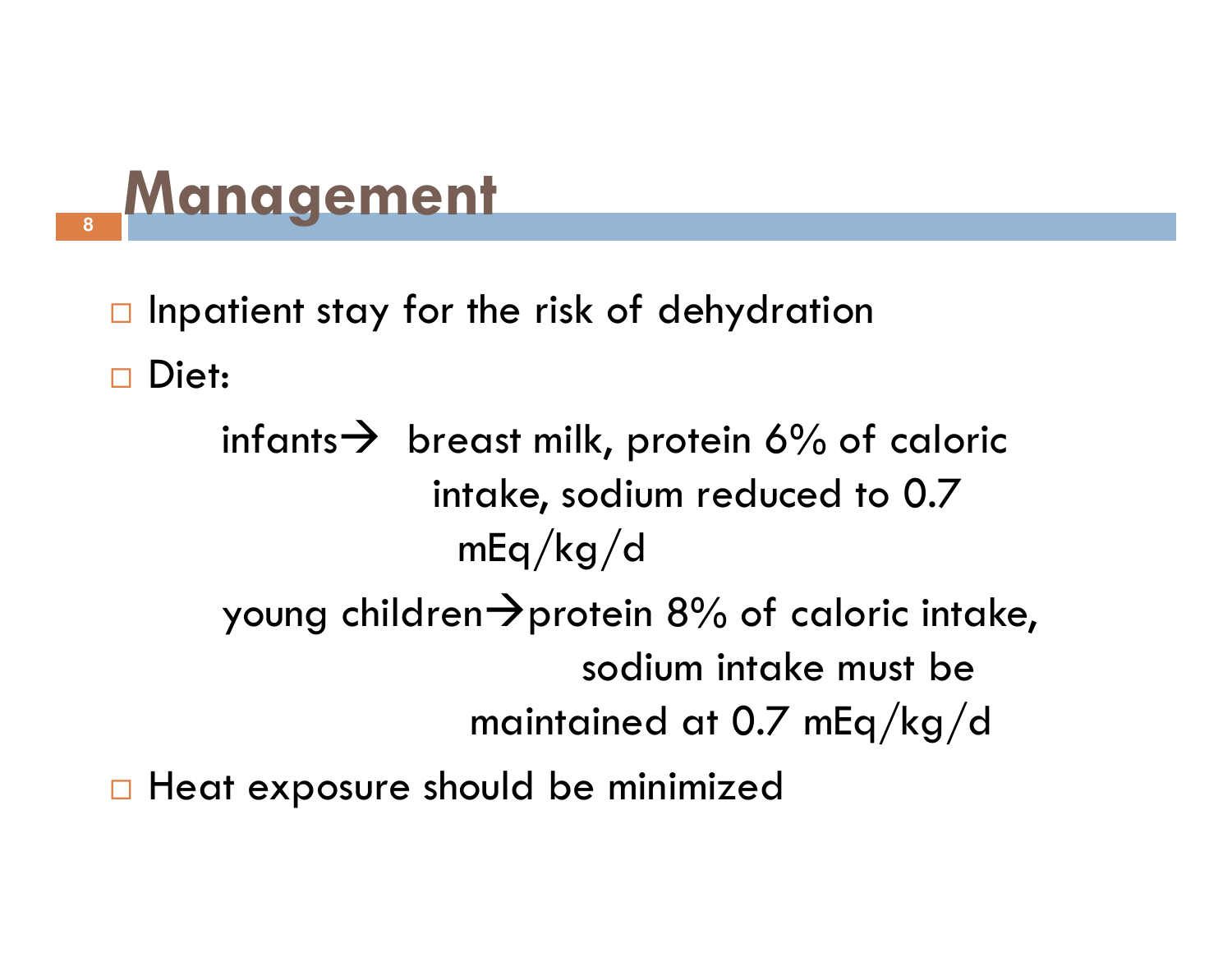$\Box$ Desmopressin (a synthetic vasopressin analogue)

 $\Box$  Chlorpropamide and thiazide diuretics. (can be used in combination with each other)

 $\Box$ Treatment of the main caused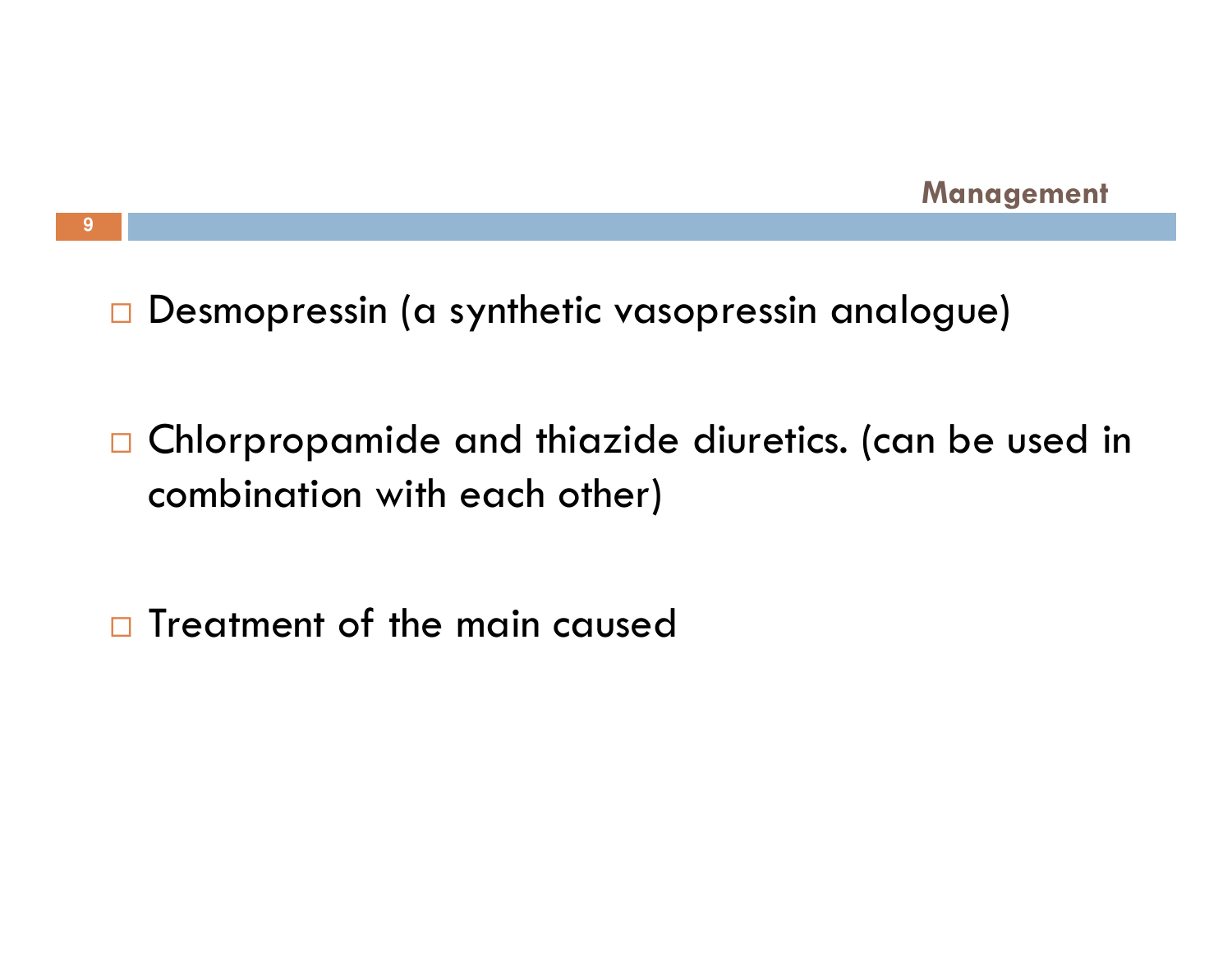## SYNDROME OF INAPPROPRIATE ANTIDIURETIC HORMONE **SECRETION**

FKUSU/RSHAM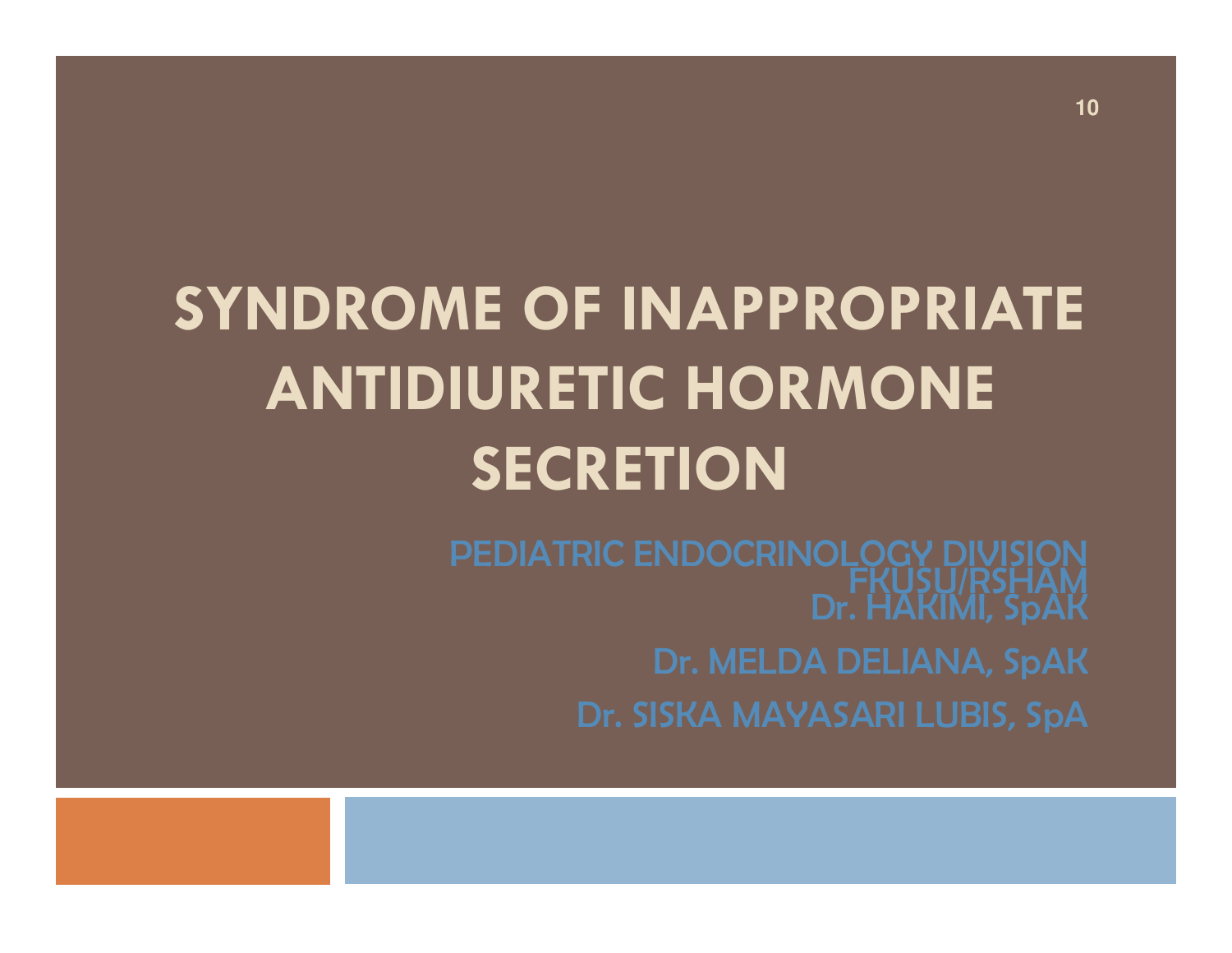## **Definition**

- • Hyponatremia and hypoosmolality resulting from inappropriate continued secretion and/or action of antidiuretichormone (ADH) despite normal or increased plasma volume
- • Arginin vasopressin (AVP) is the naturally occurring ADH in humans
- • It is synthesized in the cell bodies of neurons in the supraopticand paraventricular nuclei of the anterior hypothalamus and travels along the supraopticohypophyseal tract into the posterior pituitary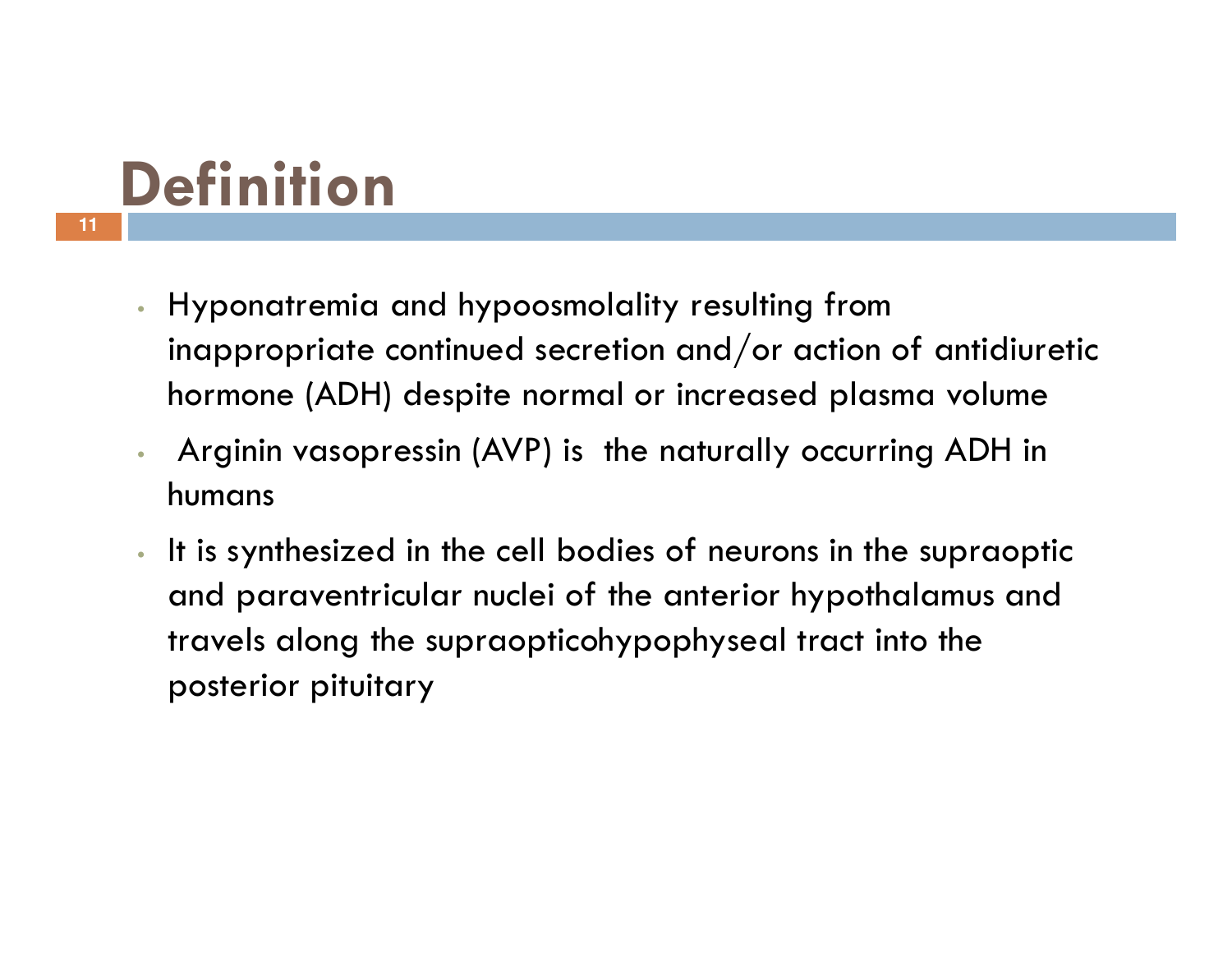### Causes

 $\square$  Nervous system disorders

- <mark>□ Neoplasia</mark>
- <mark>□</mark> Pulmonary disorders
- □ AIDS
- <mark>□ Drug</mark>s
- $\square$  others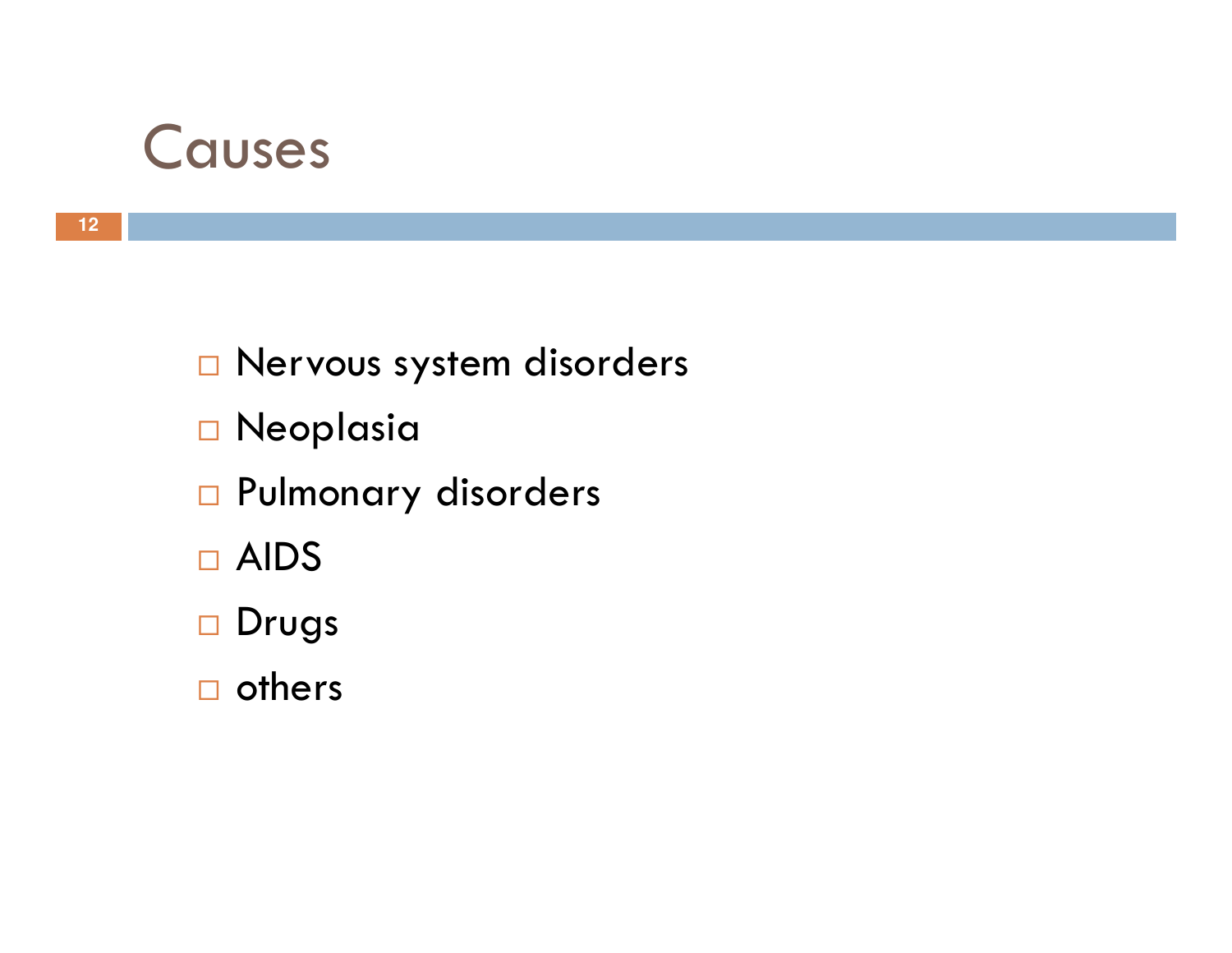**13**

## Pathophysiology

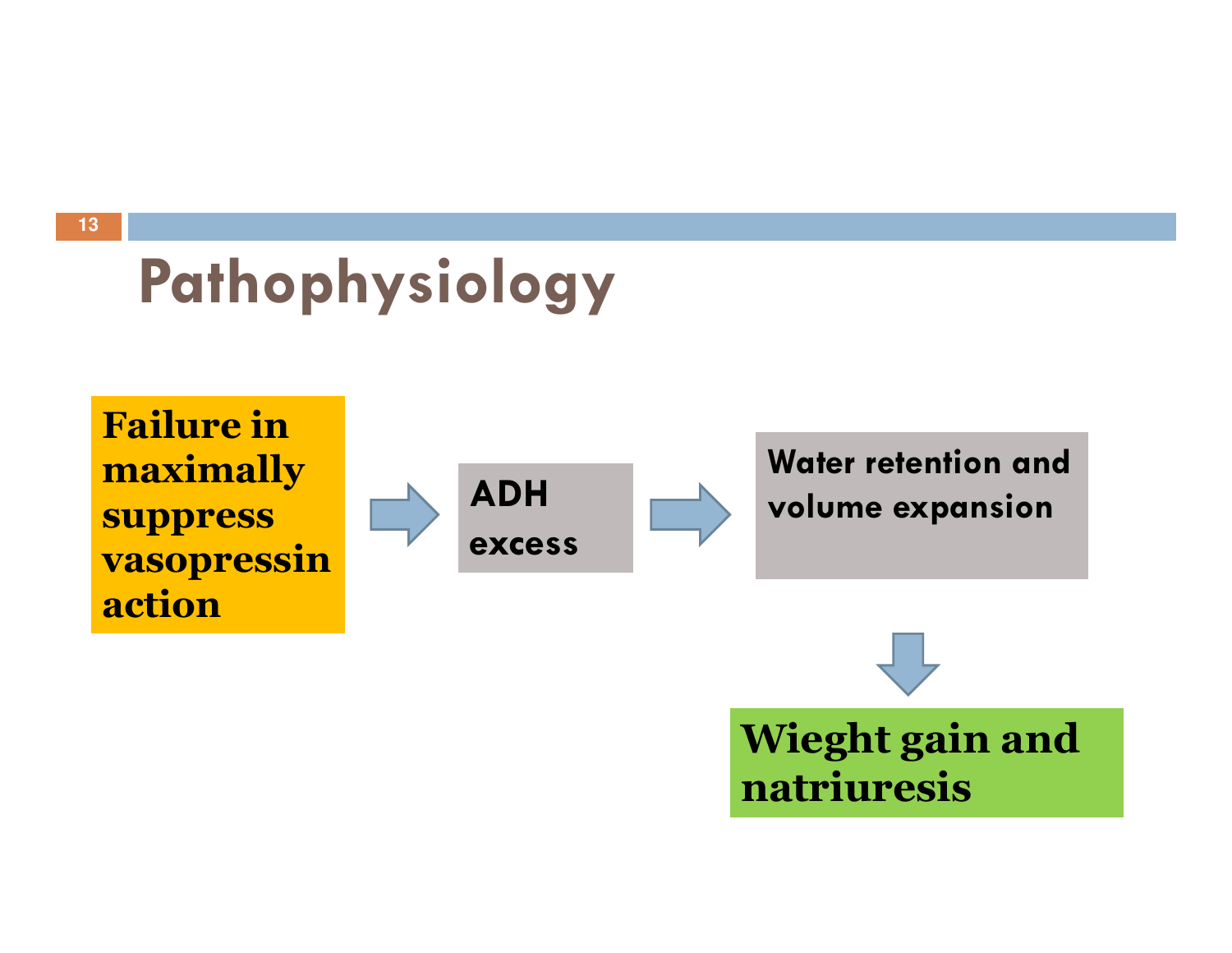**14**

 $\square$  Serum osmolality falls below the reference range

- $\Box$  Natriuresis is produced by a decrease in proximal  $\Box$ tubular sodium reabsorption secondary to the expansion of the extracellular fluid
- $\Box$  Hypervolemia suppresses the renin-angiotensin-<br>aldosterone system during the water retention r aldosterone system during the water retention phase
- $\square$  Sodium balance is maintained in SIADH, and the sodium output equals the intake.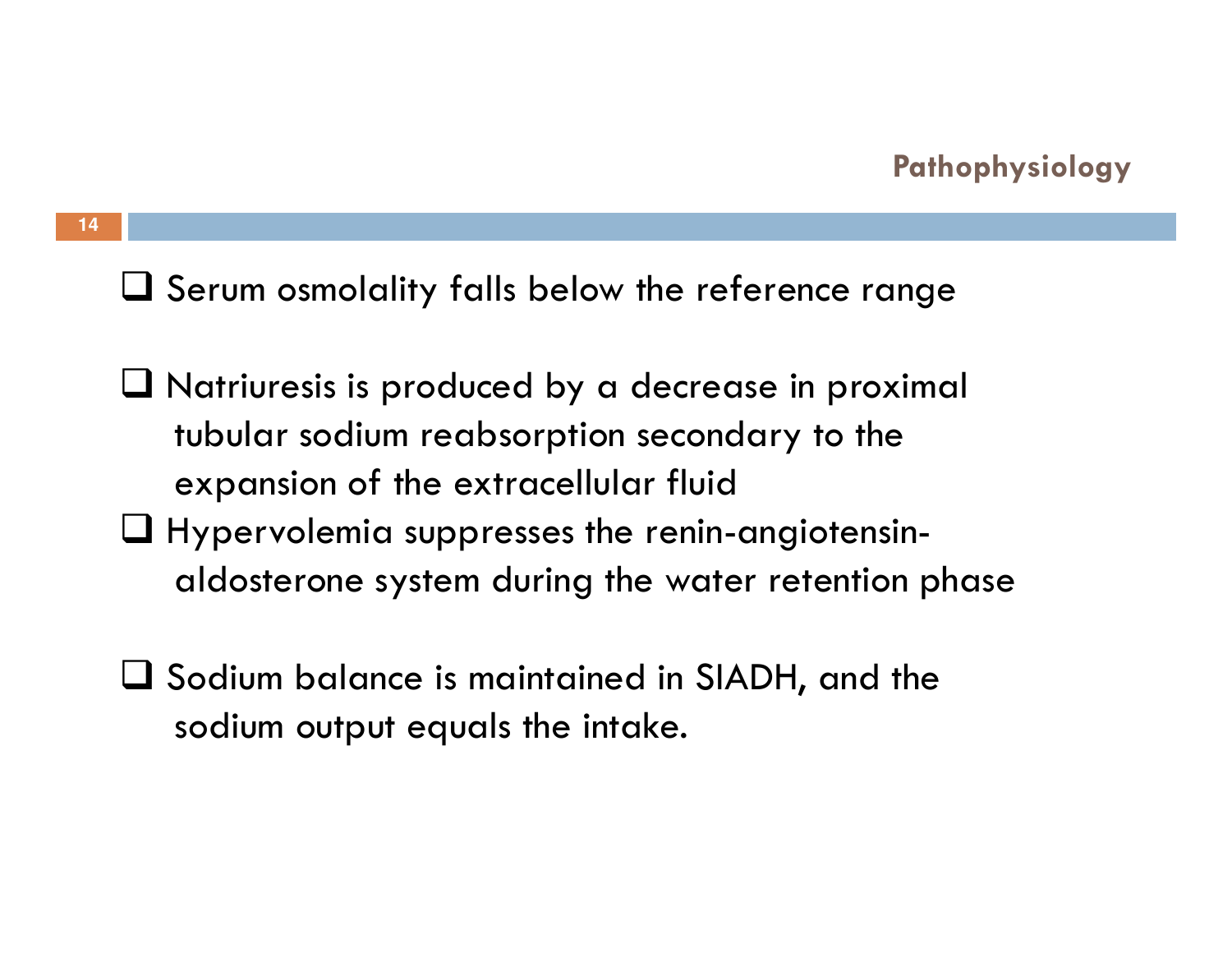

### **History**

- **Q** Cellular swelling and cerebral edema associated with hyponatremia
- $\Box$  Asymptomatic if the serum osmolality remains above 240 mOsm/kg of water
- Occurs most frequently in children with central nervous system infections, intrathoracic disease, and in postoperative patients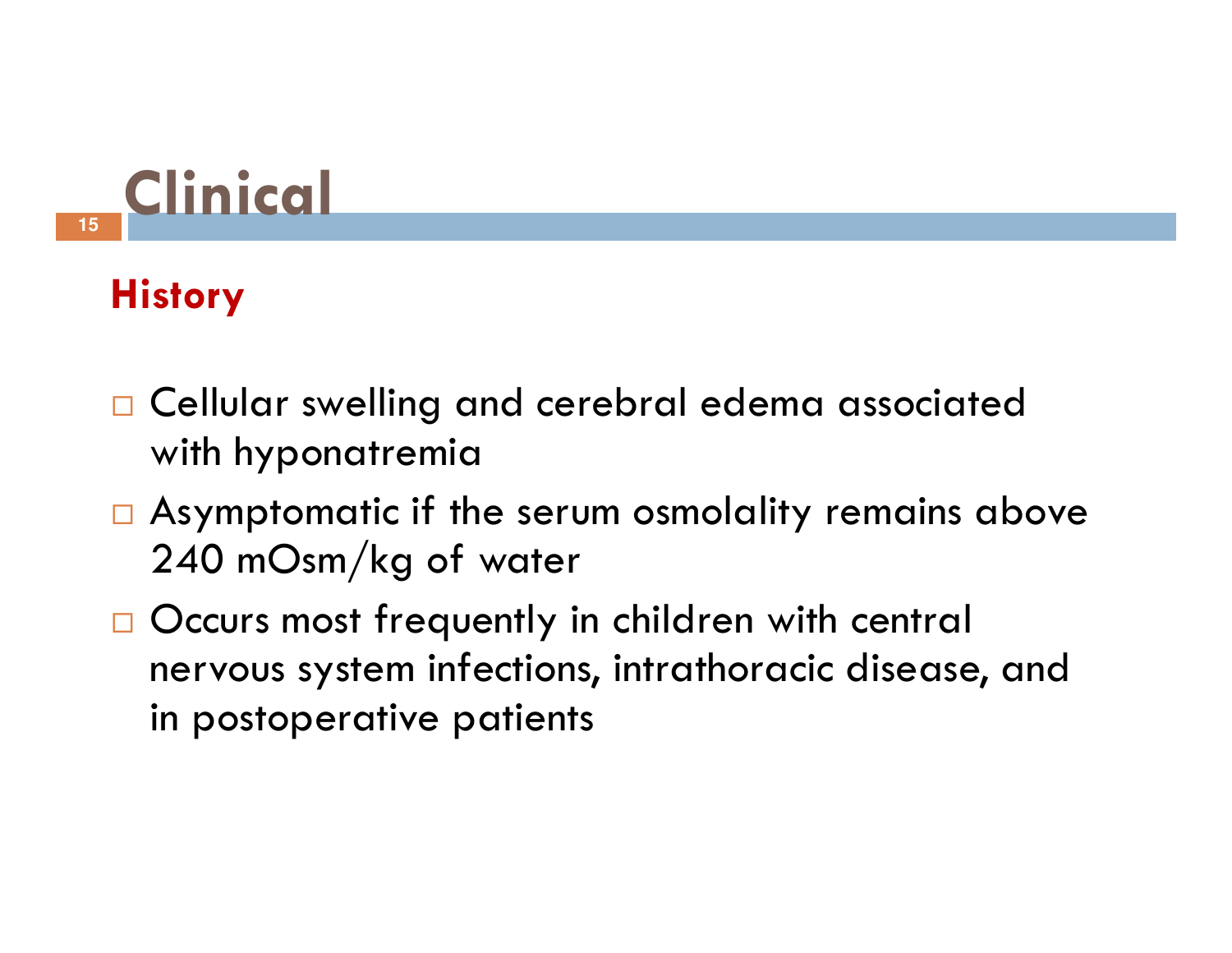- $\Box$  Premature neonates :often accompanies brain injury , closely associated with intracranial hemorrhage
- $\Box$  Clinical manifestations related to the degree of hyponatremia and rate at which hyponatremia develops
- $\Box$  Gastrointestinal tract symptoms
- <mark>□ Neuropsychiatric</mark>
- □ Muscle cramps, muscle weakness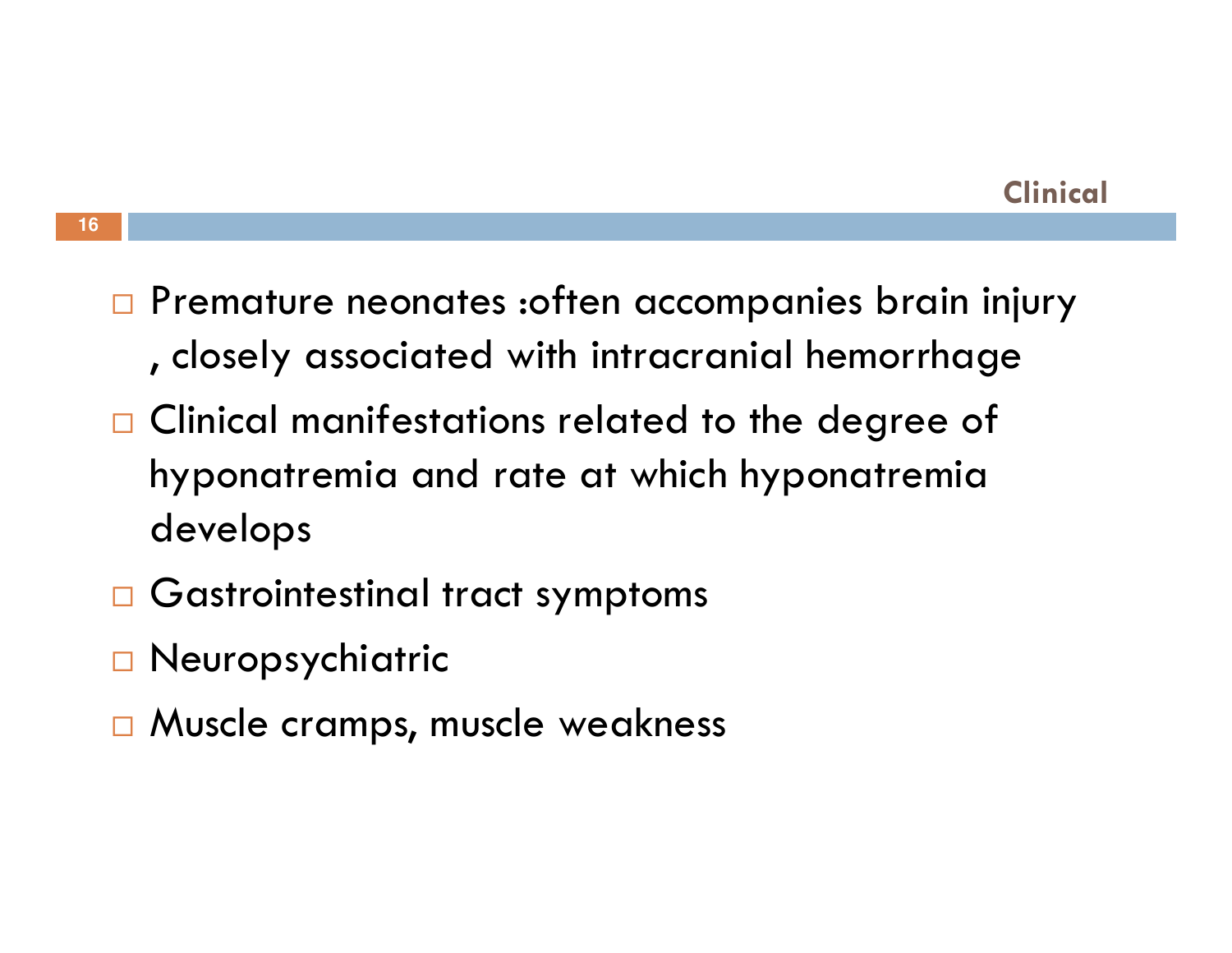#### **Clinical**

### Physical

- $\Box$  Hypotonic hyponatremia without other major symptoms and in the absence of dehydration
- $\square$  Volume expansion short of edema and a maximum weight gain of 8%
- $\Box$  Absence of a decreased blood volume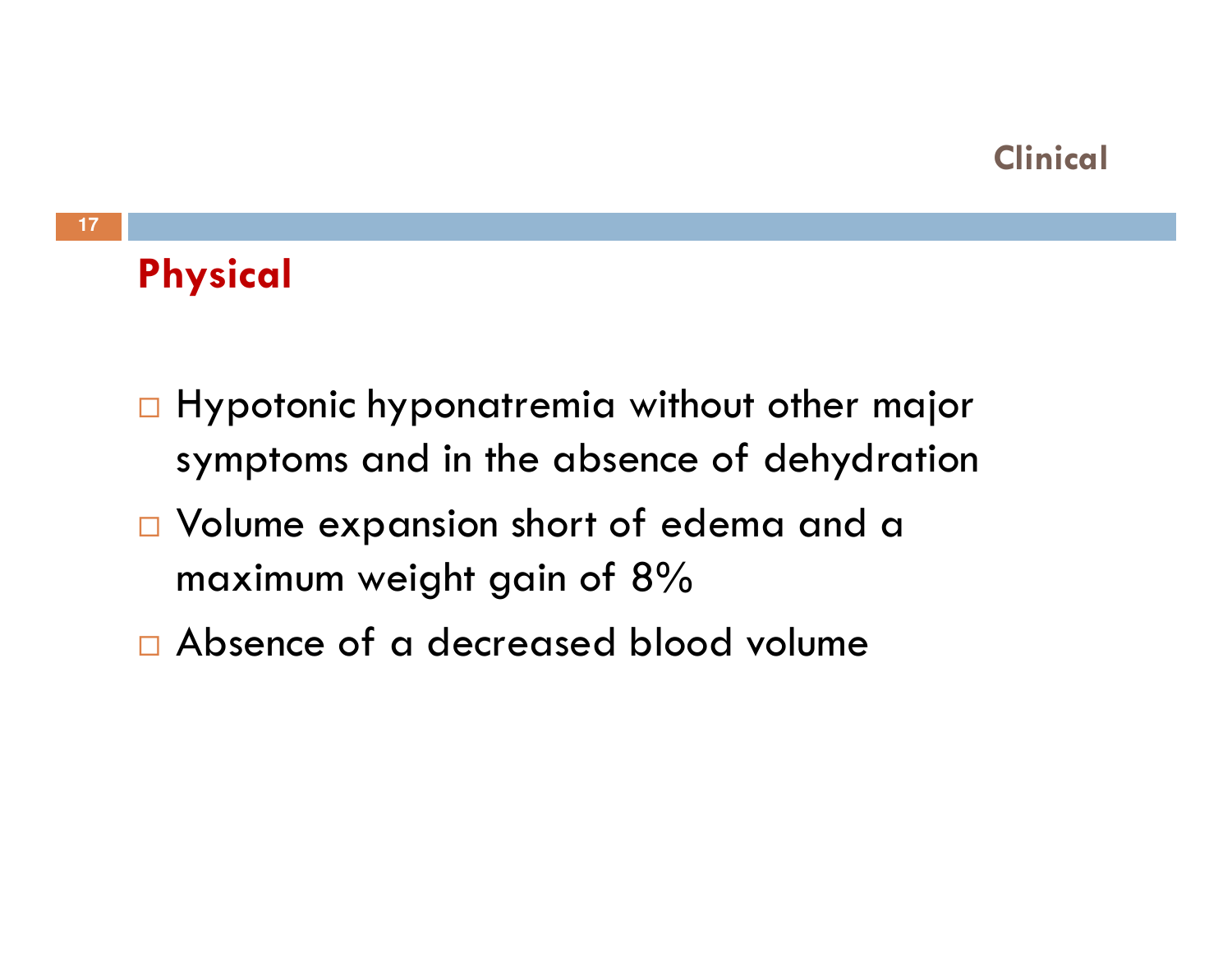- $\Box$  Hypovolemia, hypotension, and overt signs of hypervolemia are absent
- $\Box$  Deep tendon reflexes are depressed
- $\Box$  Pathologic reflexes, asymmetric pupils, abnormal sensorium, pseudobulbar palsy, Cheyne-Stoke respirations may be present
- □ Seizures may occur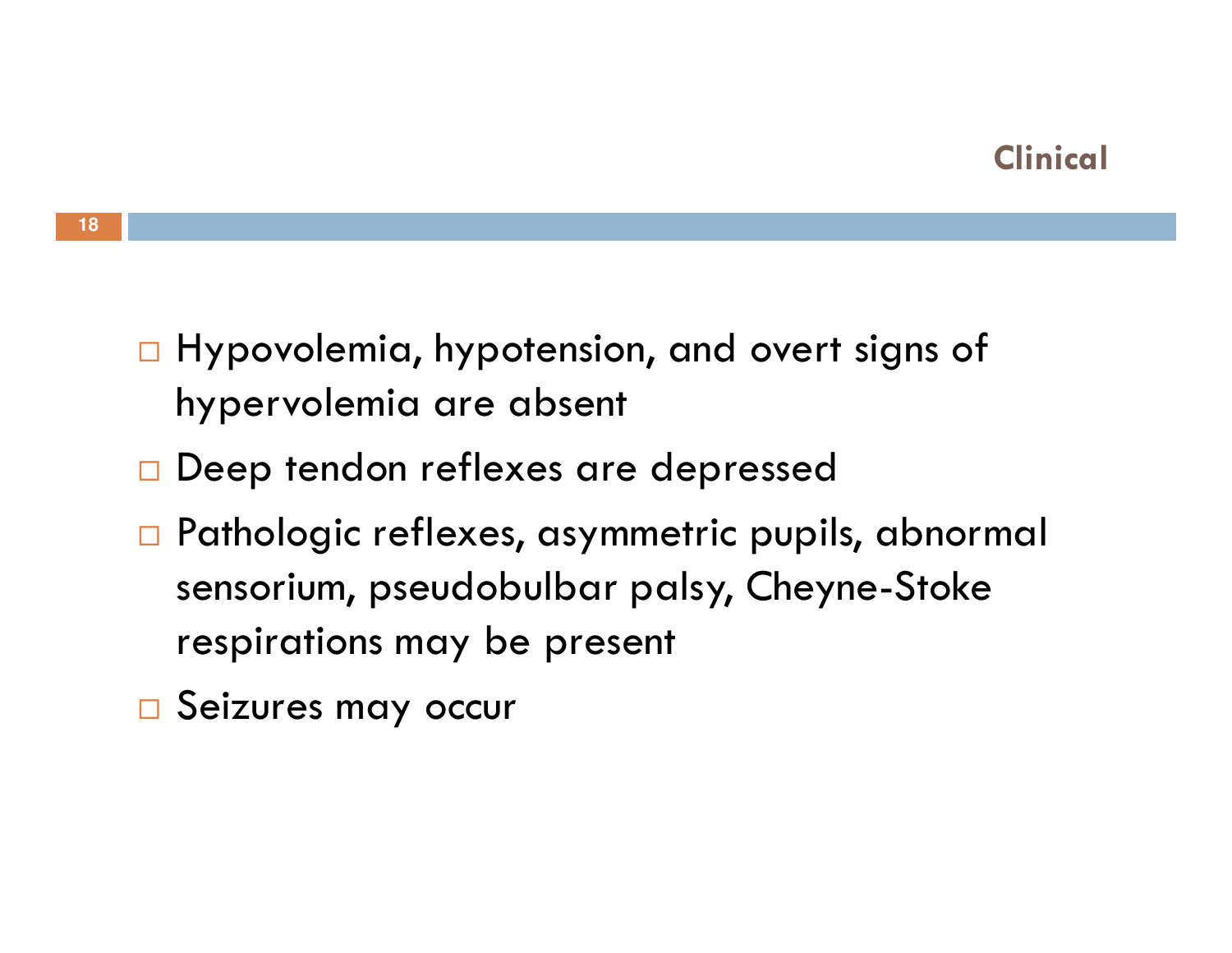## Lab studies

**□ hyponatremia** 

- $\square$  low serum osmolality
- $\square$  low urine volume
- <mark>□ Serum bicarbonate normal</mark>
- $\Box$ Serum potassium concentration normal
- □ Anion gap is reduced
- □ Urinary sodium excretion increased
- $\Box$  $\Box$  BUN is unusually low, usually below 10 mg/dL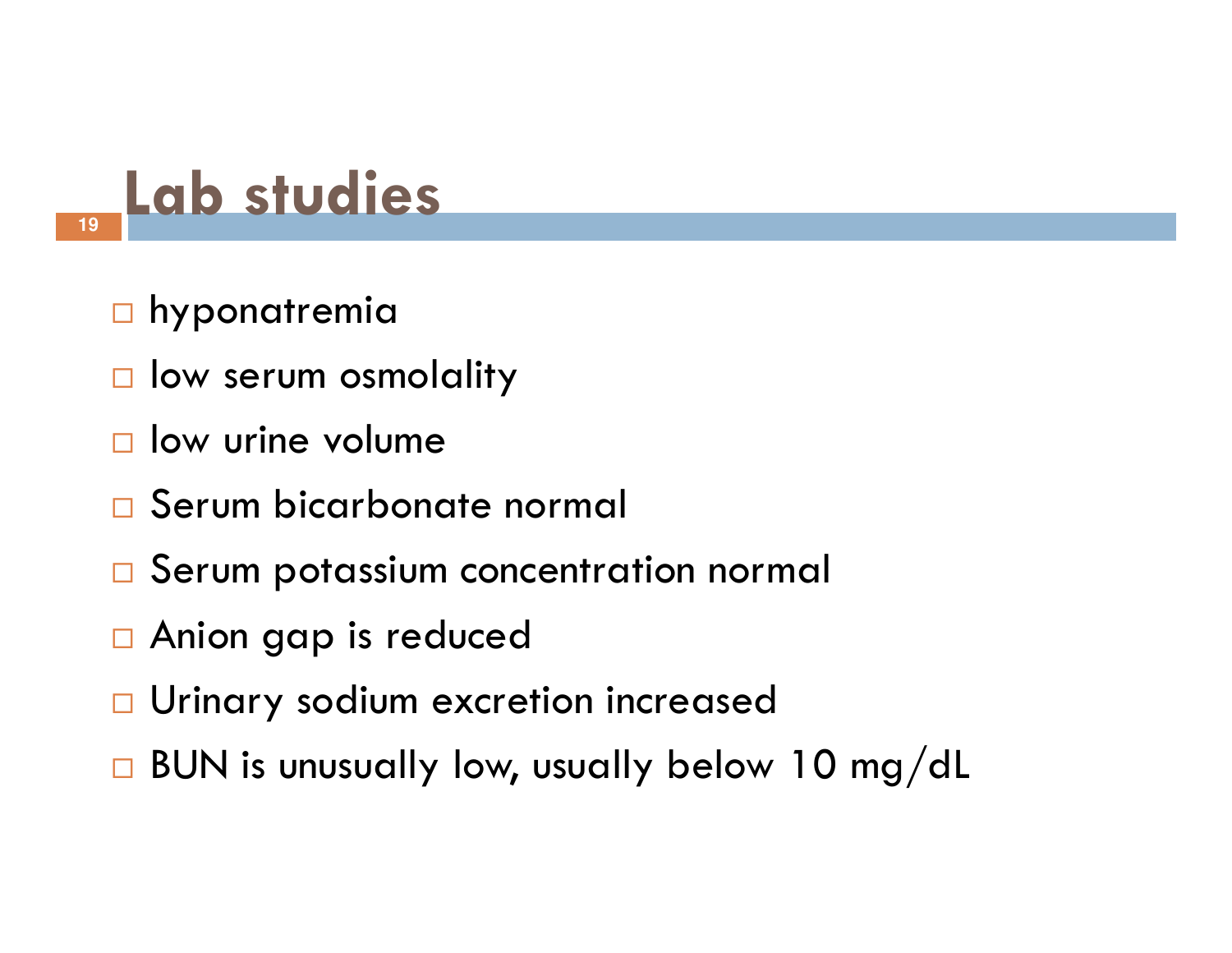

#### **20**

### □ Hypouricemia

### $\Box$  Glomerular filtration rate (GFR) is increased

 $\Box$  Imaging studies

 $\square$  Acute water loading test

<mark>□ ADH levels</mark>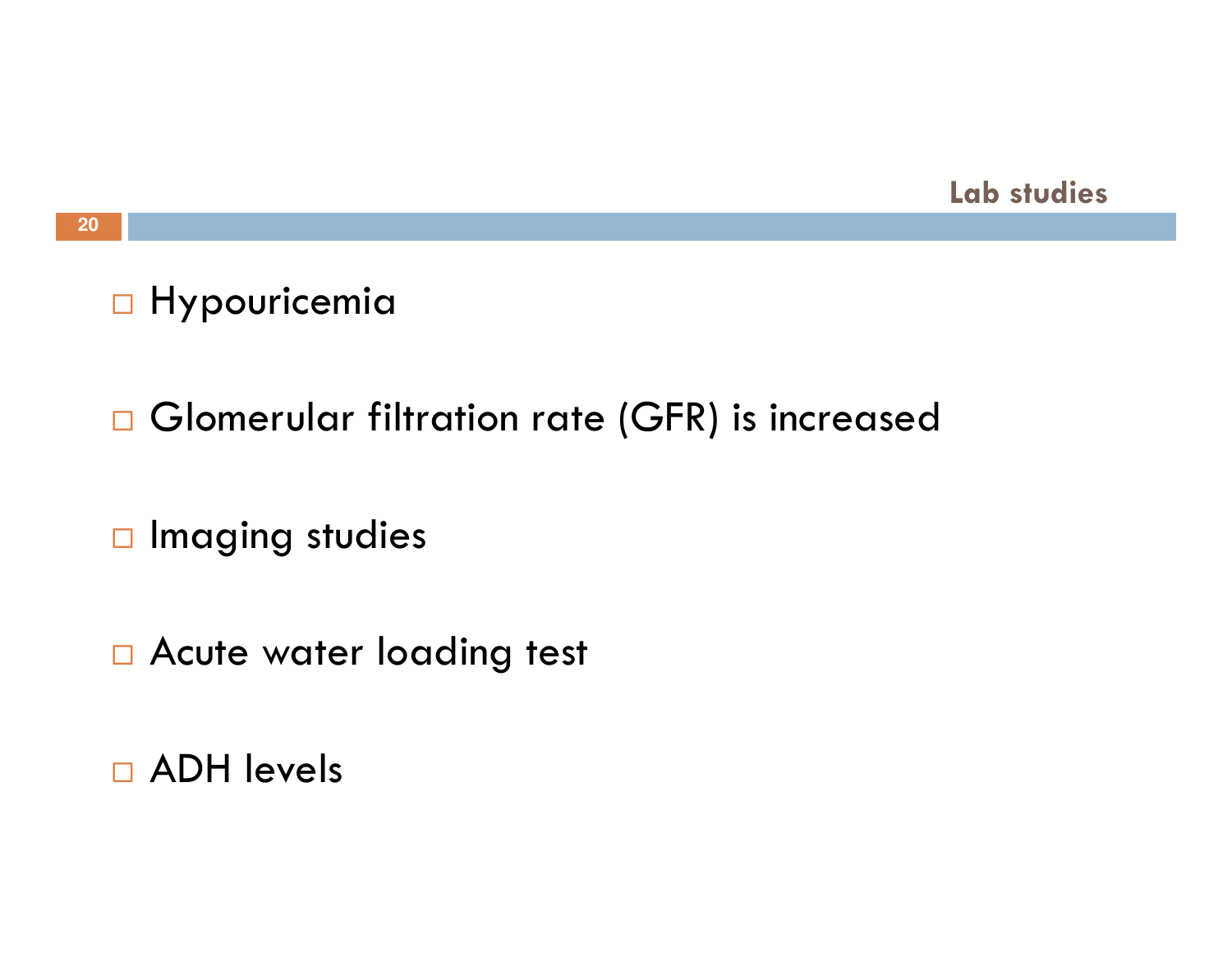## **Management**

 $\Box$ Fluid restriction

less than 75% of maintenance $\rightarrow$  good result

 $\Box$  Hypertonic sodium chloride solution (3%) usefull for hyponatremia with seizures or coma

 $\Box$  Steroids only indicated when they provide specific replacement therapy, such as in adrenal or pituitary insufficiency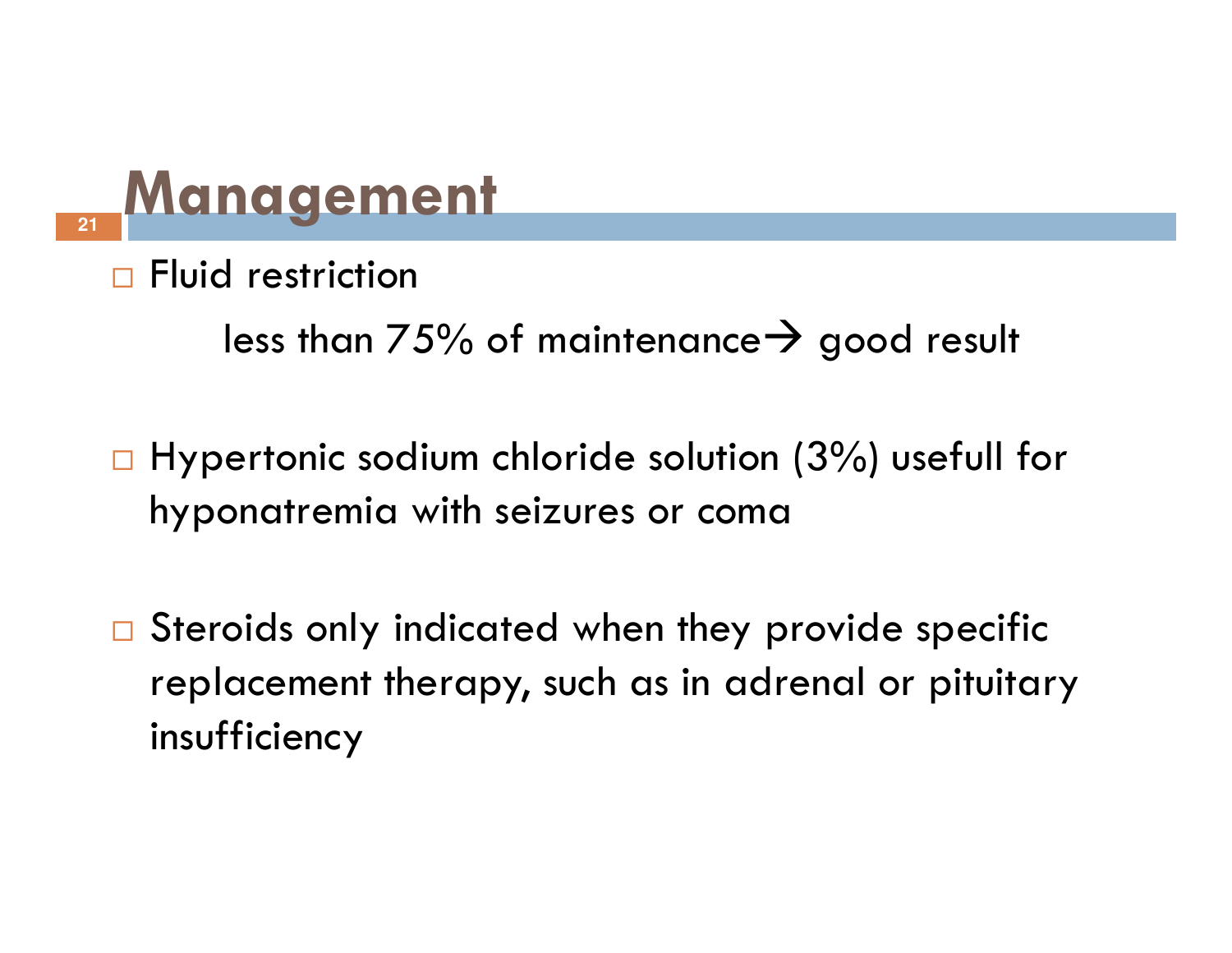

 $\overline{\Box}$  Vasopressin analogs still experimental

 $\Box$  Lithium carbonate should be considered in children with chronic syndrome

 $\Box$  Demeclocycline can be used in children older than 8 years with chronic SIADH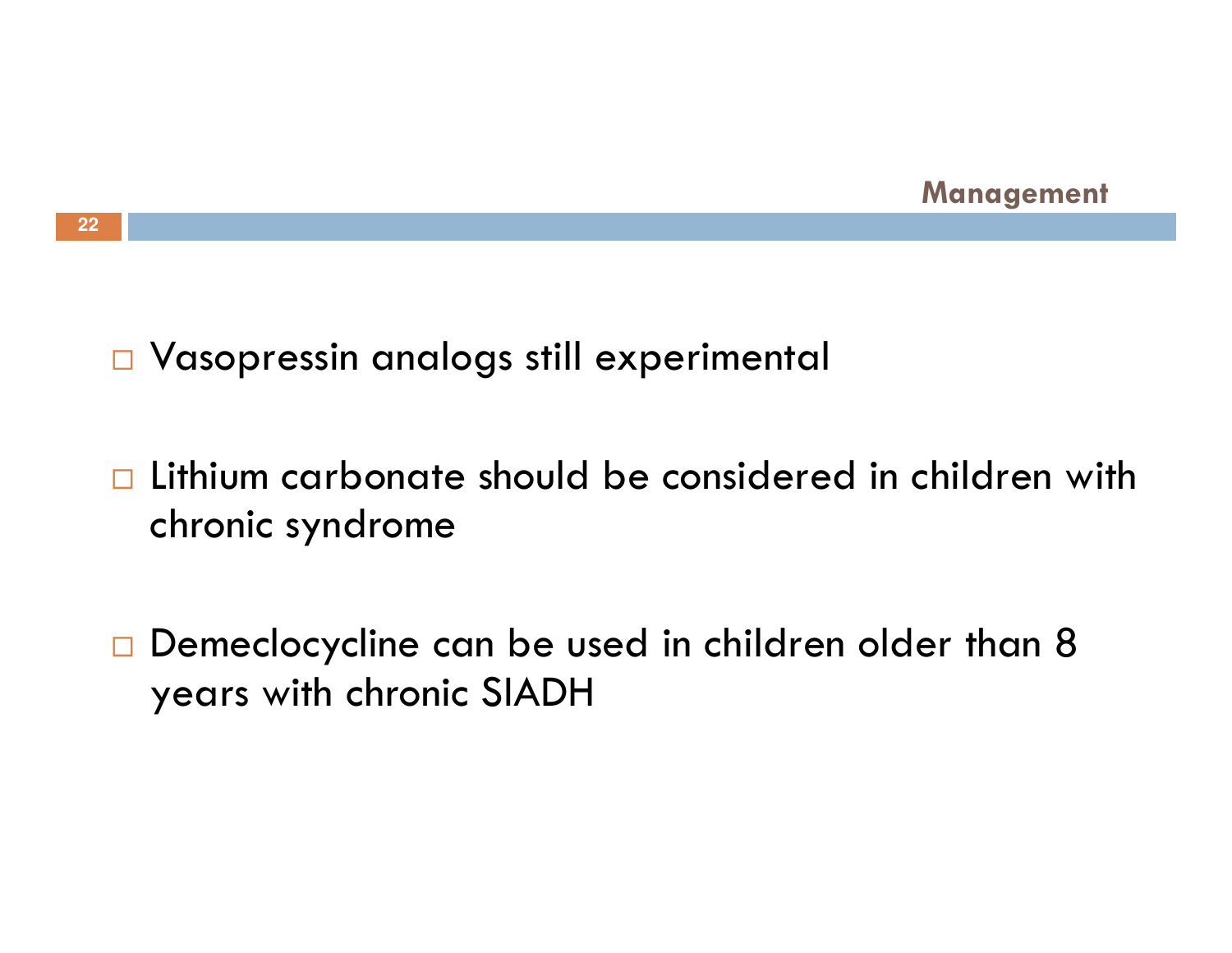

- □ Fluid overload
- $\Box$  Acute extracellular hypoosmolality
- <mark>□ Cerebral edema</mark>
- $\Box$  Permanent brain damage
- □ Cerebral herniation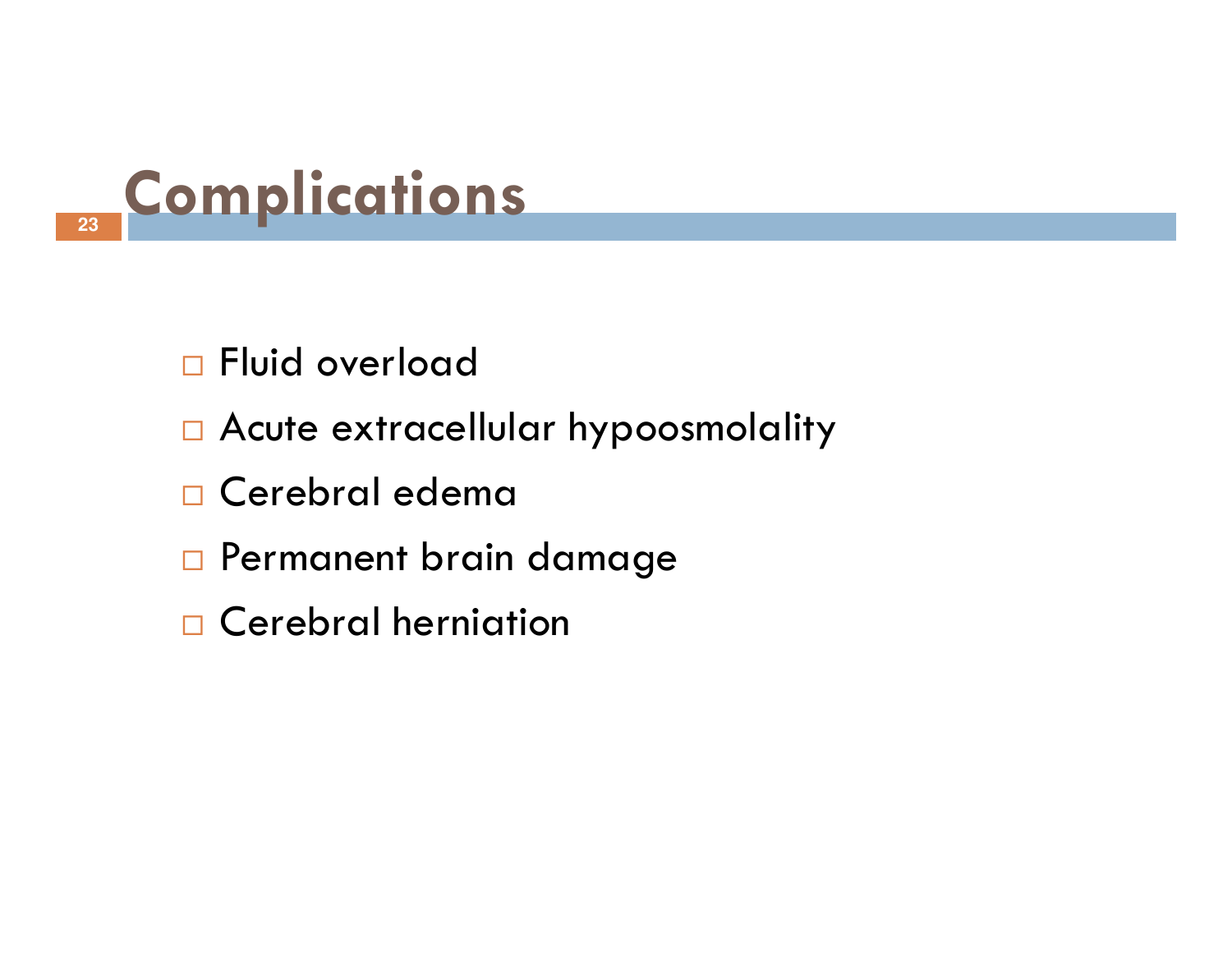

- $\square$  Prompt recovery usually follows water restriction
- $\Box$  Prognosis of SIADH is usually that of the underlying disease